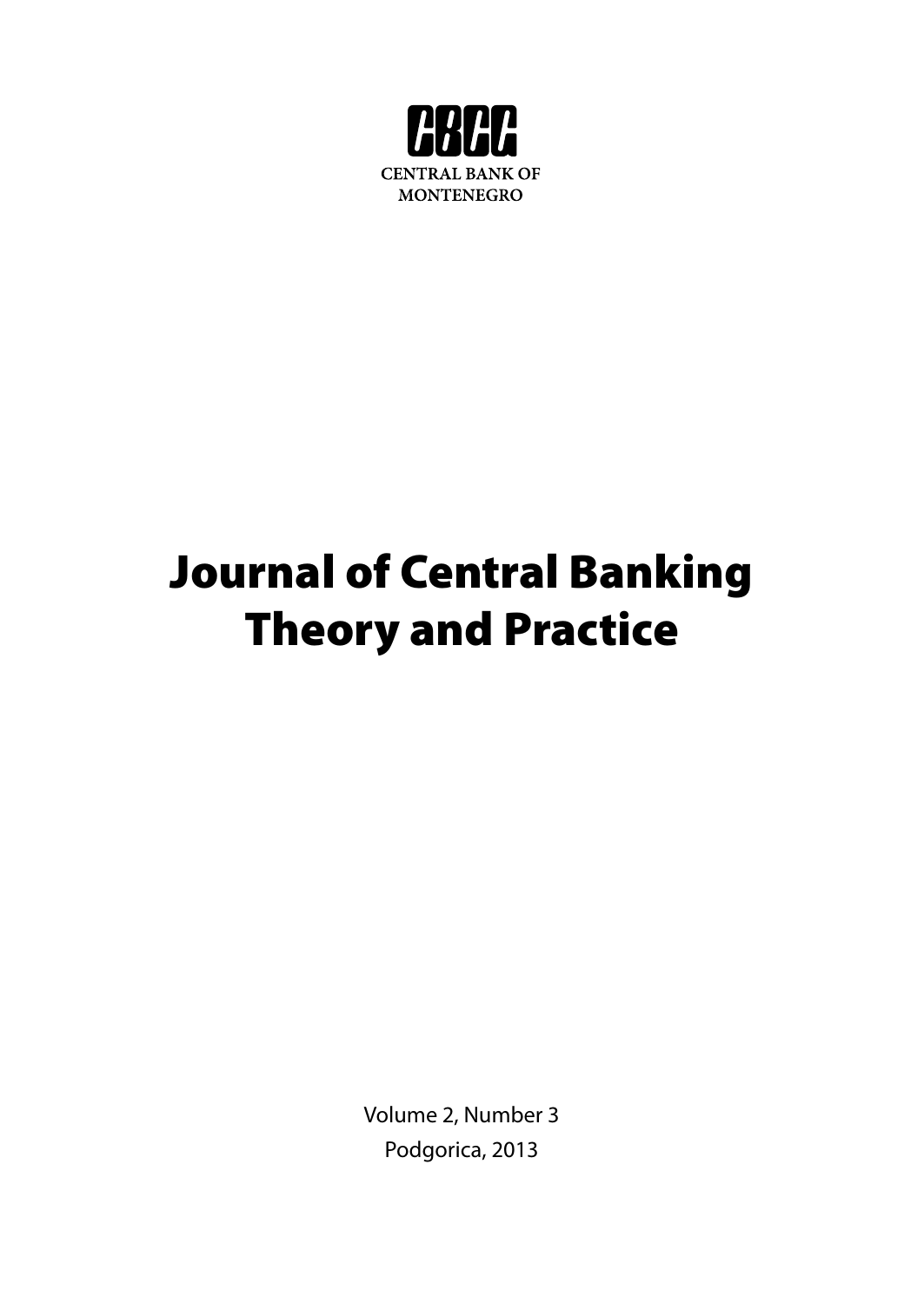**PUBLISHED BY**: Central Bank of Montenegro

#### **EDITORIAL BOARD**

#### **Editor-in-Chief**

*Mr. Nikola Fabris* (Vice-Governor for Financial Stability and Payment Systems, CENTRAL BANK OF MONTENEGRO and Professor, Faculty of Economics UNIVERSITY OF BELGRADE)

# **Secretary General**

*Ms. Darja Milić* (CENTRAL BANK OF MONTENEGRO)

## **Editorial Board**

*Mr. Arbuzov Sergiy* (Governor, NATIONAL BANK OF UKRAINE) *Mr. Aysan Ahmet Faruk* (Board Member, CENTRAL BANK OF REPUBLIC OF TURKEY and Professor, Department of Economics, BOĞAZIÇI UNIVERSITY) *Mr. Bogetić Željko* (Lead Economist and Coordinator for Economic Policy for Western Balkans at the World Bank) *Mr. Bogov Dimitar* (Governor, NATIONAL BANK OF THE REPUBLIC OF MACEDONIA) *Mr. Dakić Milojica* (Governor, CENTRAL BANK OF MONTENEGRO) *Mr. Fullani Ardian* (Governor, BANK OF ALBANIA) *Mr. Hurnìk Jaroslav* (Adviser, Board of the CZECH NATIONAL BANK and Professor, Institute for Economic Studies CHARLES UNIVERSITY) *Mr. Javadyan Arthur* (Governor, CENTRAL BANK OF ARMENIA) *Mr. Knot Klaas* (President, De Nederlandsche Bank) *Mr. Kozarić Kemal* (Governor, CENTRAL BANK OF BOSNIA AND HERZEGOVINA and Professor, Department of Economics, UNIVERSITY OF SARAJEVO) *Mr. Makúch Jozef* (Governor, NATIONAL BANK OF SLOVAKIA and Professor, UNIVERSITY OF ECONOMICS IN BRATISLAVA) *Mr. Milošević Velibor* (Vice-Governor, CENTRAL BANK OF MONTENEGRO and Doc. Dr at BELGRADE BANKING ACADEMY) *Mr. Pugh Geoff* (Professor, STAFFORDSHIRE UNIVERSITY) *Mr. Rhu Hookyu* (Executive Director, The SEACEN Centre) *Mr. Sokić Alexandre* (Professor, Ecole Supérieure du Commerce Extérieur POLE UNIVERSITAIRE LEONARD DE VINCI) *Mr. Šoškić Dejan* (Professor, Faculty of Economics, UNIVERSITY OF BELGRADE) *Mr. Vujčić Boris* (Governor, CROATIAN NATIONAL BANK) *Mr. Weidmann Jens* (President, DEUTSCHE BUNDESBANK) *Mr. Žugić Radoje* (Minister of Finance, GOVERNMENT OF MONTENEGRO)

# **PROOF READER:**

Lidija Ćirović-Popadić

#### **DESIGN & DTP:**

Andrijana Vujović Nikola Nikolić

# **PRINTED BY:**

Printing Stock Company OBOD

## **PRINTED IN:**

200 copies